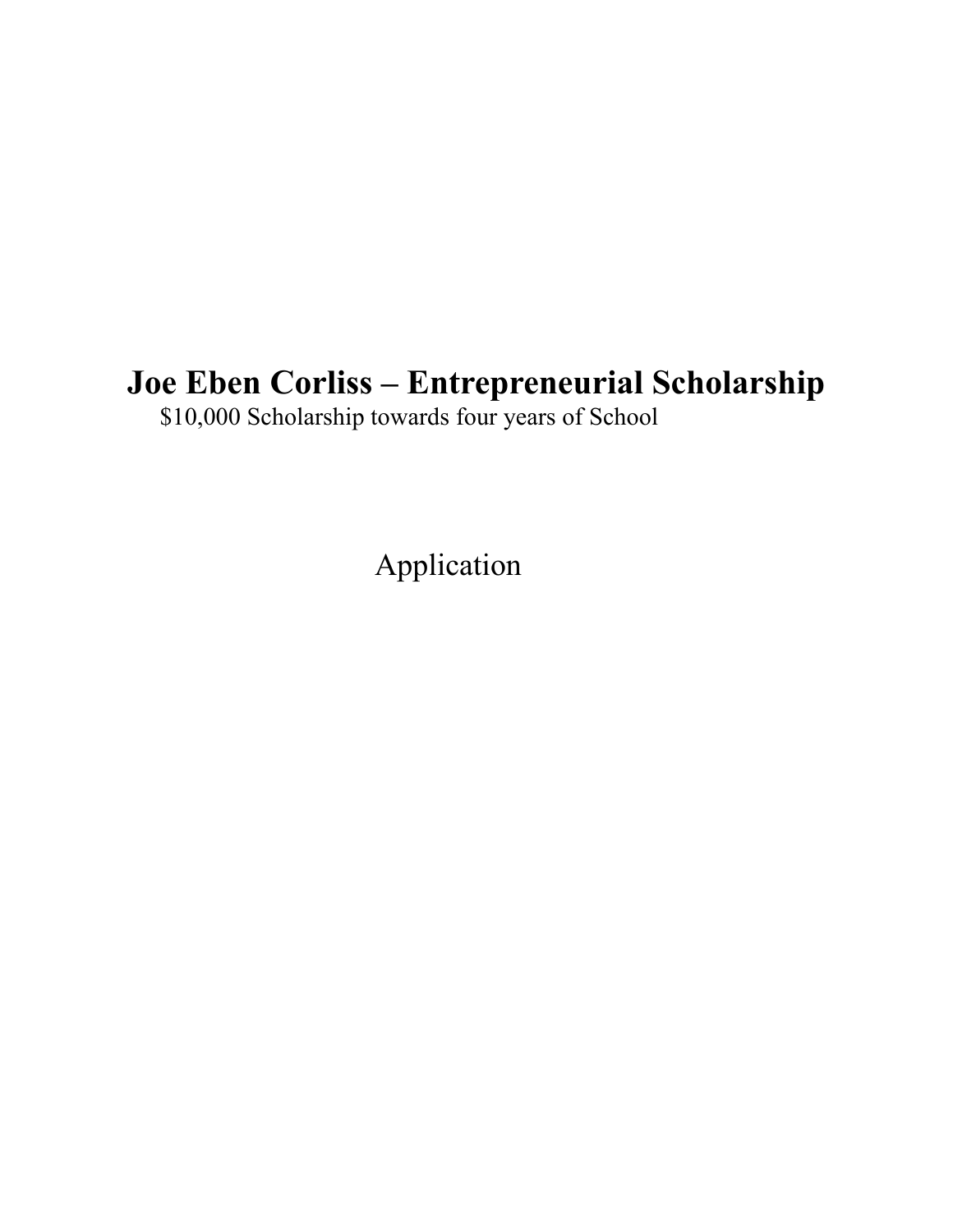#### **Introduction**

The Joe Eben Corliss – Entrepreneurial Scholarship provides \$2,500 per year for four years to help a deserving Sumner or Bonney Lake High School graduate. In addition, the scholarship provides opportunities for mentoring, training, and internships in a variety of business settings. This is a non-traditional scholarship intended for students with strong entrepreneurial and unique skills as demonstrated in non-traditional ways. Grade point average will not be a factor in award consideration, however the student must have a minimum GPA of 3.0. Factors such as significant employment success, unique and nontraditional classroom excellence, exceptional senior project accomplishment, demonstration of entrepreneurial spirit and endeavors, and commitment to learning and accomplishment will be important in the selection process. Students must attend an accredited four-year college or university.

### **Application Process**

Consideration of all students will be based on nominations from an adult teacher, employer or mentor sponsors. In addition to the sponsor, the names of two additional adult references must be provided. Sponsors and references may not be relatives of the nominee. At least one of the adults (sponsor or reference) must be a non-academic source. References will be contacted by the selection committee for comments and should not submit additional material with the application.

Applications will be reviewed and students will be interviewed prior to their respective High School's Senior Awards Night.

Finalists for the scholarship may be asked to complete a learning style profile to be aministered under supervision of the Sumner-Bonney Lake Education Foundation. The results of the profile will be used to assess the applicant's learning, management and organizational styles. The results will be used by the selection committee. Individual results may be shared with finalists at the discretion of the Foundation.

The selection committee will consist of representatives of the Corliss family and members of the Sumner-Bonney Lake Education Foundation Board.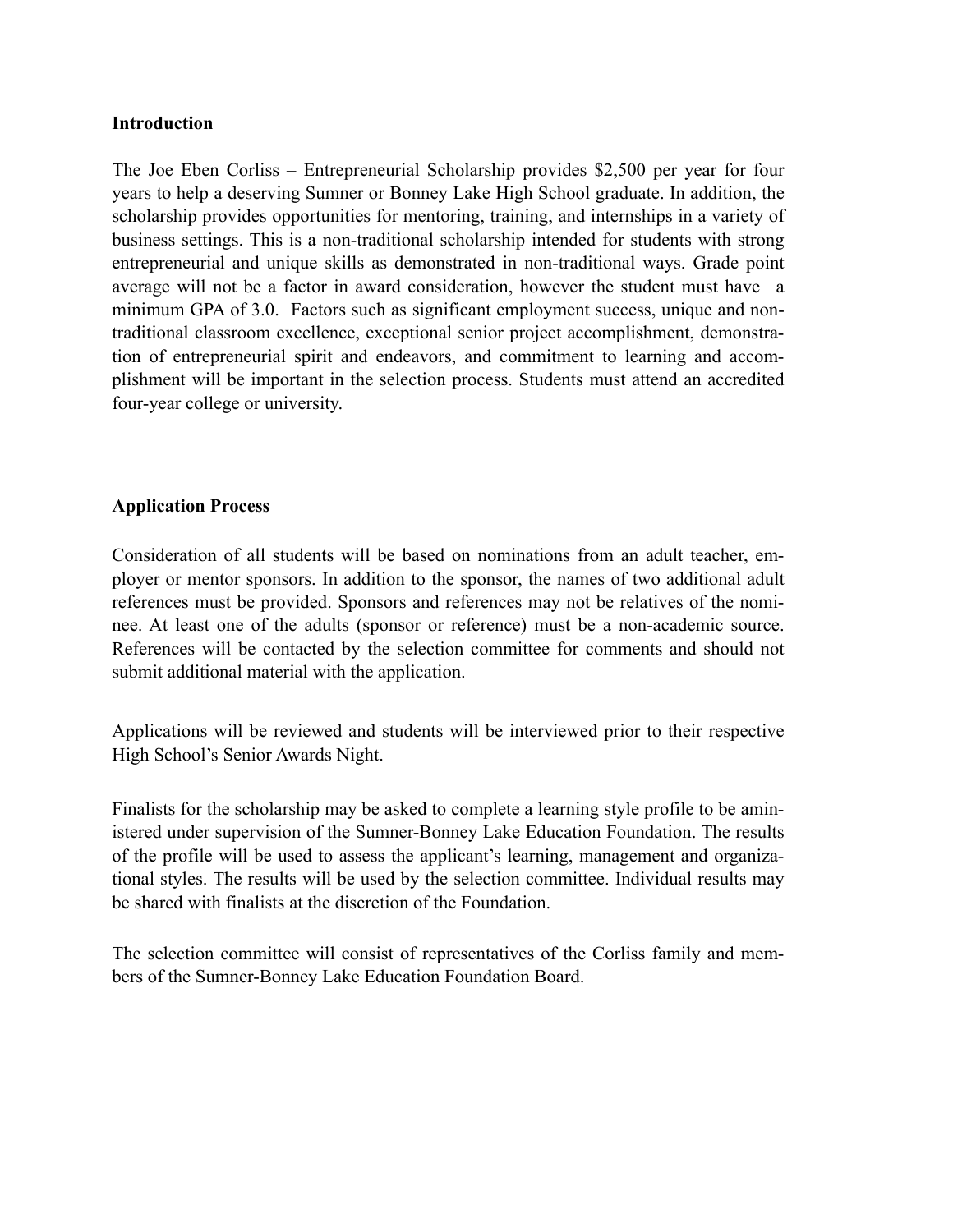### **Scholarship Administration**

The Scholarship is being administered by the Sumner-Bonney Lake Education Foundation.

The scholarship will be sent to the student's college of choice in the summer prior to attendance. The scholarship is \$2,500 per year. Students must take a full-time course load and maintain a cumulative GPA of 3.00 in order to receive the scholarship in the subsequent year. The student may take a one-year, one-time deferral of no more than one year during their four-year career in order to retain eligibility. The student will be required to remain in contact with the Foundation during the duration of the scholarship. The student may change majors or fields of study during their term of school, but must notify the Foundation of any changes. The scholarship can not be extended to fund more than 4 years of study.

# **Mentoring**

In addition to the scholarship, the recipient may have mentorship opportunities with the sponsor's companies and vendors. These could include job shadowing, internships and paid employment, special training, and individualized coaching. These will be developed in the subsequent four years based on the unique needs of the recipient and opportunities with the sponsor. The scholarship recipient is responsible for contacting the Foundation and arranging the mentoring.

# **Inspiration**

This scholarship is named in honor of Dr. Joe Corliss, was a 1950 graduate of Sumner High School. He attended Washington State University and graduated from the Illinois College of Optometry. He went on to become a highly regarded Doctor of Optometry, building an established practice and business in Auburn, retiring in 2002. Dr. Corliss was a life-long resident of Sumner with a strong commitment to education. He served 16 years on the board of directors of the Dieringer School District and was active in Rotary and Boy Scouts. He had leadership roles in Investco Financial Corporation, Evergreen Capital Trust, and the Bank of Sumner. He had three sons, Michael, Gregory, and Robert.

Dr. Corliss's son Michael founded this scholarship in honor of his father. A highly successful businessman and Sumner High School graduate himself, Michael credits much of his success to the examples set by his father in his business and community relations.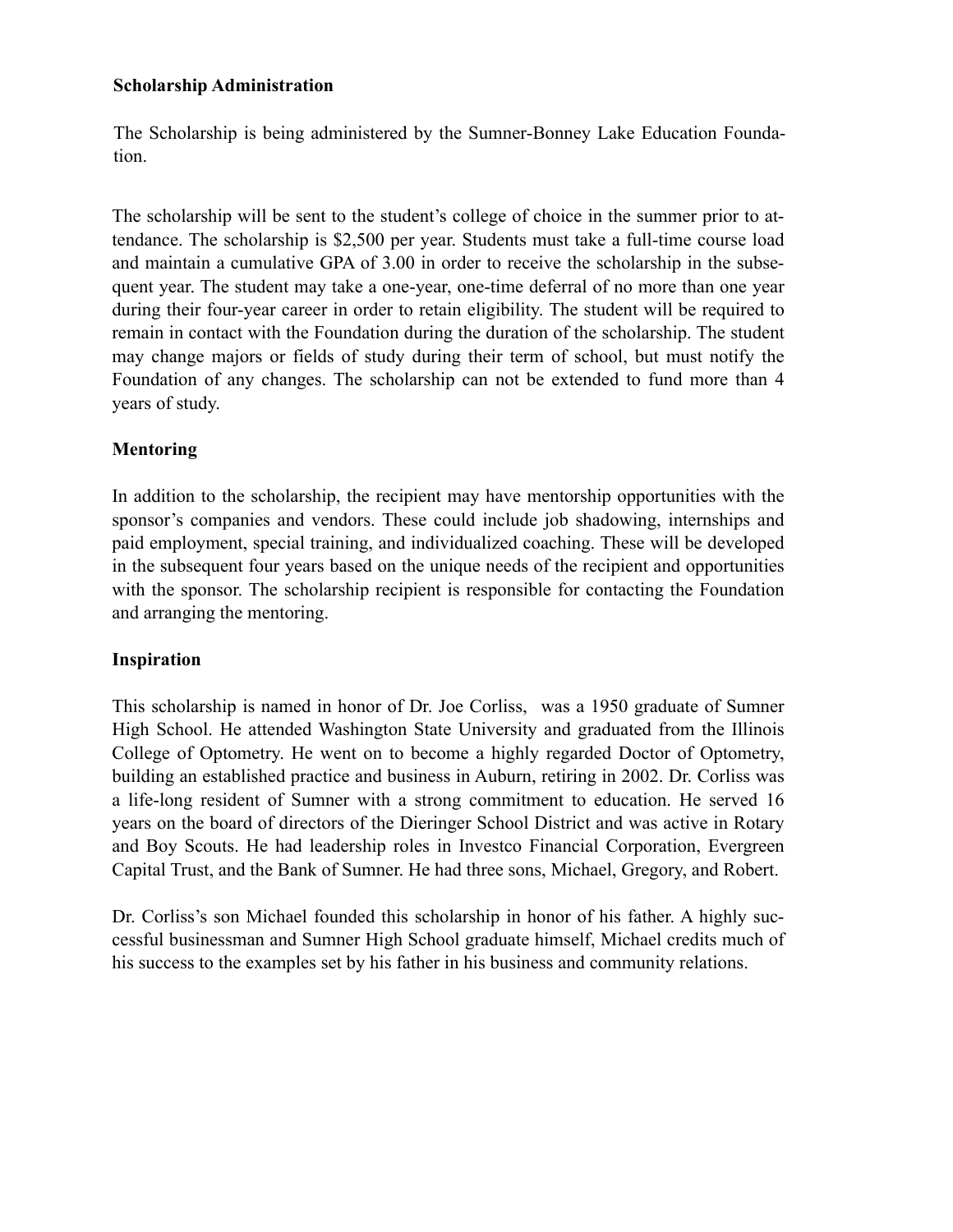# **Application**

| <b>Student Information</b>                                     |                                      |  |
|----------------------------------------------------------------|--------------------------------------|--|
| Name:                                                          |                                      |  |
|                                                                |                                      |  |
|                                                                |                                      |  |
|                                                                |                                      |  |
|                                                                |                                      |  |
|                                                                | Email address.                       |  |
|                                                                | Parents: Sponsor Name: Sponsor Name: |  |
| <b>Academic Experience</b>                                     |                                      |  |
| GPA: (Sumner High School will provide student transcripts)     |                                      |  |
| Student Activities (include school and non-school activities): |                                      |  |
|                                                                |                                      |  |

(No more than two additional pages)

# **Work Experience**

Provide your work experience. Ideally, attach a resume.

 $\mathcal{L}_\mathcal{L} = \mathcal{L}_\mathcal{L} = \mathcal{L}_\mathcal{L} = \mathcal{L}_\mathcal{L} = \mathcal{L}_\mathcal{L} = \mathcal{L}_\mathcal{L} = \mathcal{L}_\mathcal{L} = \mathcal{L}_\mathcal{L} = \mathcal{L}_\mathcal{L} = \mathcal{L}_\mathcal{L} = \mathcal{L}_\mathcal{L} = \mathcal{L}_\mathcal{L} = \mathcal{L}_\mathcal{L} = \mathcal{L}_\mathcal{L} = \mathcal{L}_\mathcal{L} = \mathcal{L}_\mathcal{L} = \mathcal{L}_\mathcal{L}$ 

# **College /Career goals:**

Major/Field of Study:\_\_\_\_\_\_\_\_\_\_\_\_\_\_\_\_\_\_\_\_\_\_\_\_\_\_\_\_\_\_\_\_\_\_\_\_\_\_\_\_\_\_\_\_\_\_\_\_\_\_\_\_

Potential/Intended College(s):\_\_\_\_\_\_\_\_\_\_\_\_\_\_\_\_\_\_\_\_\_\_\_\_\_\_\_\_\_\_\_\_\_\_\_\_\_\_\_\_\_\_\_\_\_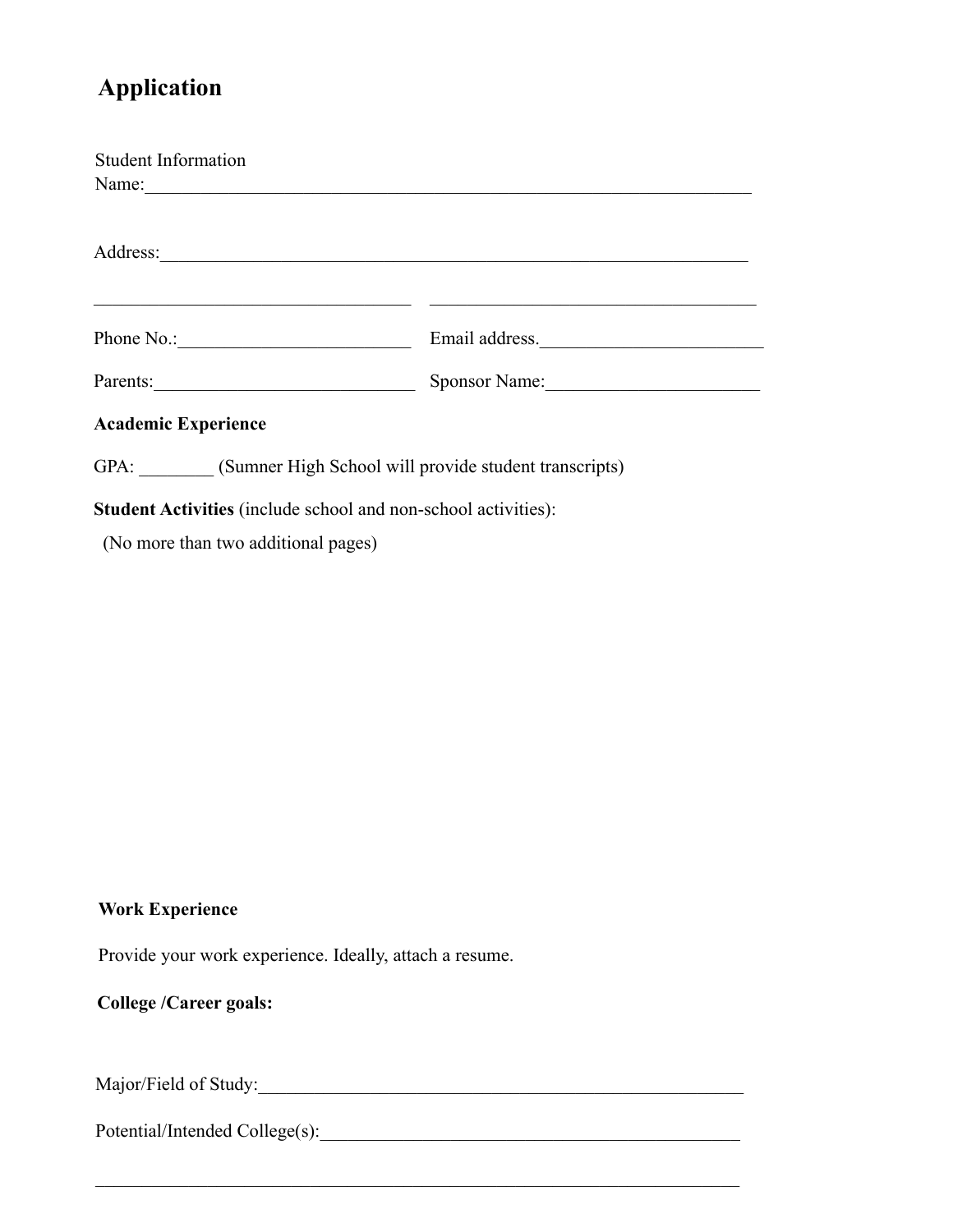How do you plan to pay for future years of college?

Why would this scholarship be a good investment in you and your future?

If you were given a chance to "make a difference in the world", what would you do?

Give the names of two adult individuals who are familiar with the student's academic and/or work experience and who can speak to his/her skills and abilities. Do not include family members. One person should not be an academic reference.

# **Reference 1**

Name\_\_\_\_\_\_\_\_\_\_\_\_\_\_\_\_\_\_\_\_\_\_\_\_\_\_\_\_\_\_\_\_\_\_

Address\_\_\_\_\_\_\_\_\_\_\_\_\_\_\_\_\_\_\_\_\_\_\_\_\_\_\_\_\_\_\_\_

Phone\_\_\_\_\_\_\_\_\_\_\_\_\_\_\_\_\_\_\_\_\_\_\_\_\_\_\_\_\_\_\_\_\_\_

 $\mathcal{L}_\text{max}$  and  $\mathcal{L}_\text{max}$  and  $\mathcal{L}_\text{max}$  and  $\mathcal{L}_\text{max}$ 

How do you know this person?\_\_\_\_\_\_\_\_\_\_\_\_\_\_\_\_\_\_\_\_\_\_\_\_\_\_\_\_\_\_\_\_\_\_\_\_

#### **Reference 2**

Name\_\_\_\_\_\_\_\_\_\_\_\_\_\_\_\_\_\_\_\_\_\_\_\_\_\_\_\_\_\_\_\_\_\_

Address\_\_\_\_\_\_\_\_\_\_\_\_\_\_\_\_\_\_\_\_\_\_\_\_\_\_\_\_\_\_\_\_

 $\mathcal{L}_\text{max}$  and  $\mathcal{L}_\text{max}$  and  $\mathcal{L}_\text{max}$  and  $\mathcal{L}_\text{max}$ 

Phone\_\_\_\_\_\_\_\_\_\_\_\_\_\_\_\_\_\_\_\_\_\_\_\_\_\_\_\_\_\_\_\_\_\_

How do you know this person?